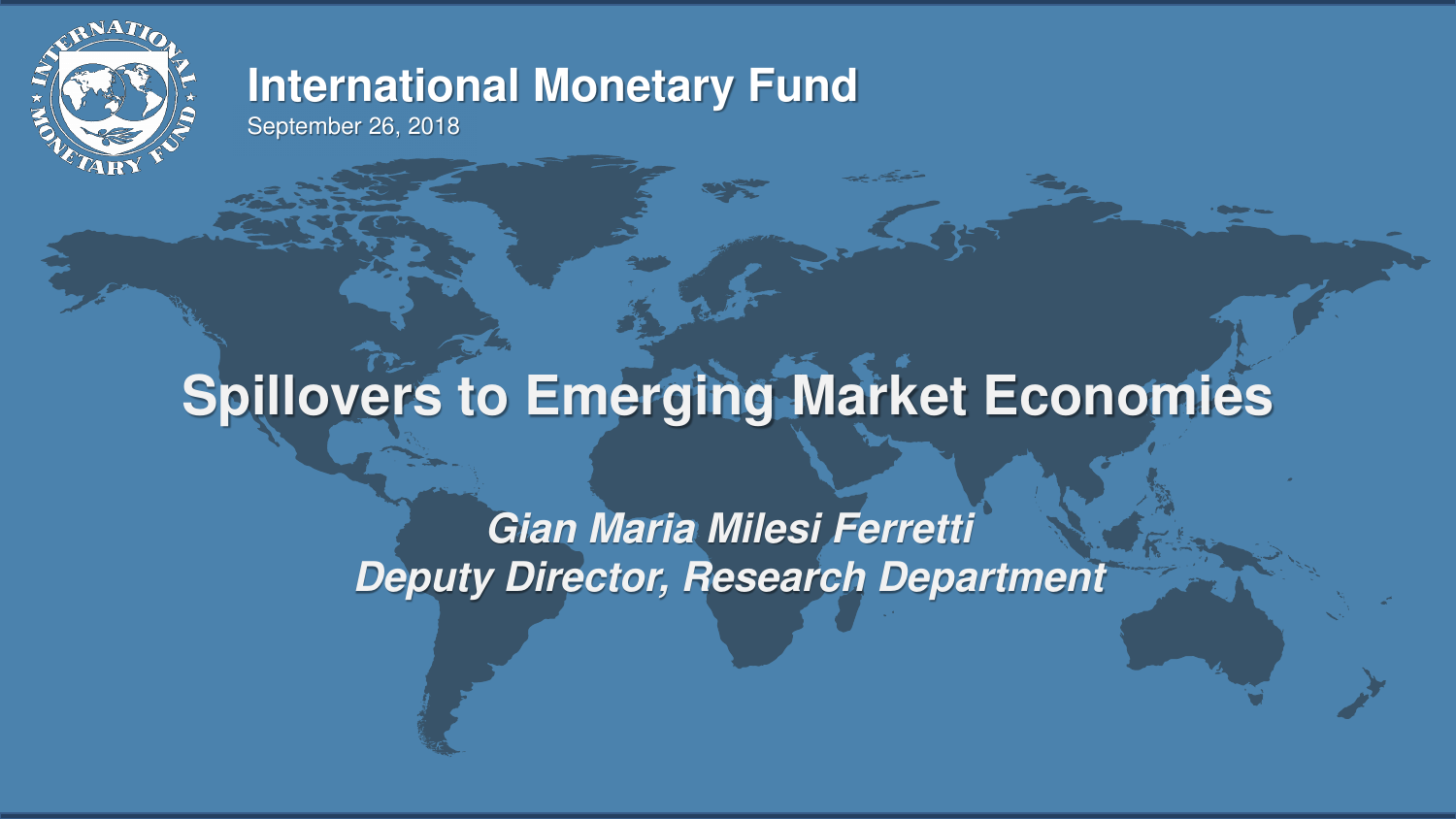# Global shocks and emerging markets

– Strong pro-cyclical fiscal expansion in the US leading to more rapid tightening cycle;

- Tightening of US monetary policy
	-
	- USD appreciation since the Spring (especially vis-à-vis EM currencies)
- China slowing
	- Reining in high credit growth, regulatory tightening, anti-pollution….
	- Trade tensions
- Trade tensions
- Higher oil prices
	-

– Primarily supply shocks (collapse in Venezuelan production, sanctions on Iran etc)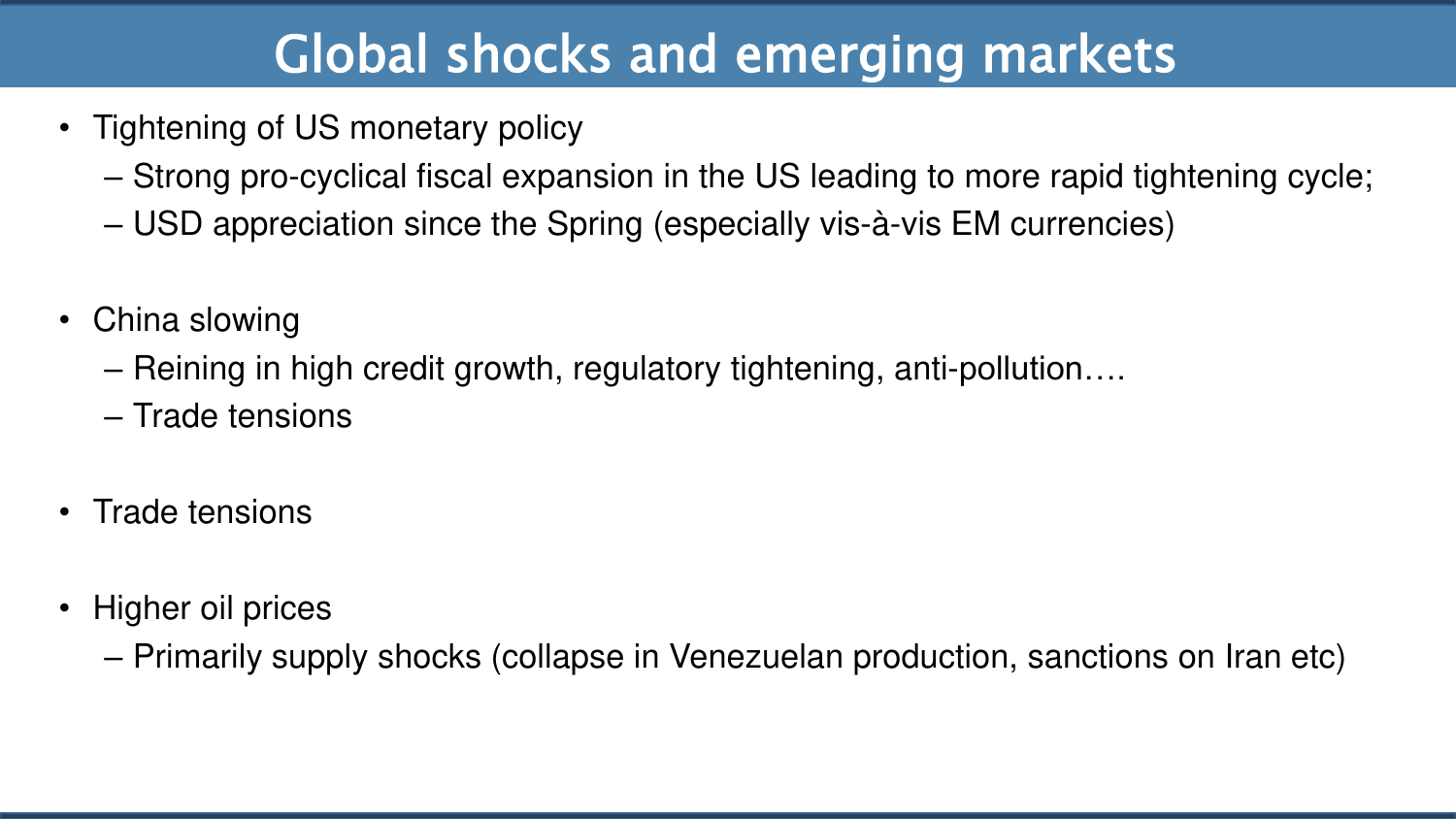# General market reaction

• Financial market conditions have differentially tightened for EMDEs in a setting of

- Weakening of capital inflows, some reversal of portfolio flows (especially retail)
- high policy uncertainty
	- Idiosyncratic factors (Argentina)
	- Political and policy uncertainty (Brazil, Mexico, Turkey)
	- Geopolitical tensions (Iran, Turkey)
- Differentiation across countries
	- Intensity of the shock
	- Extent/type of policy reaction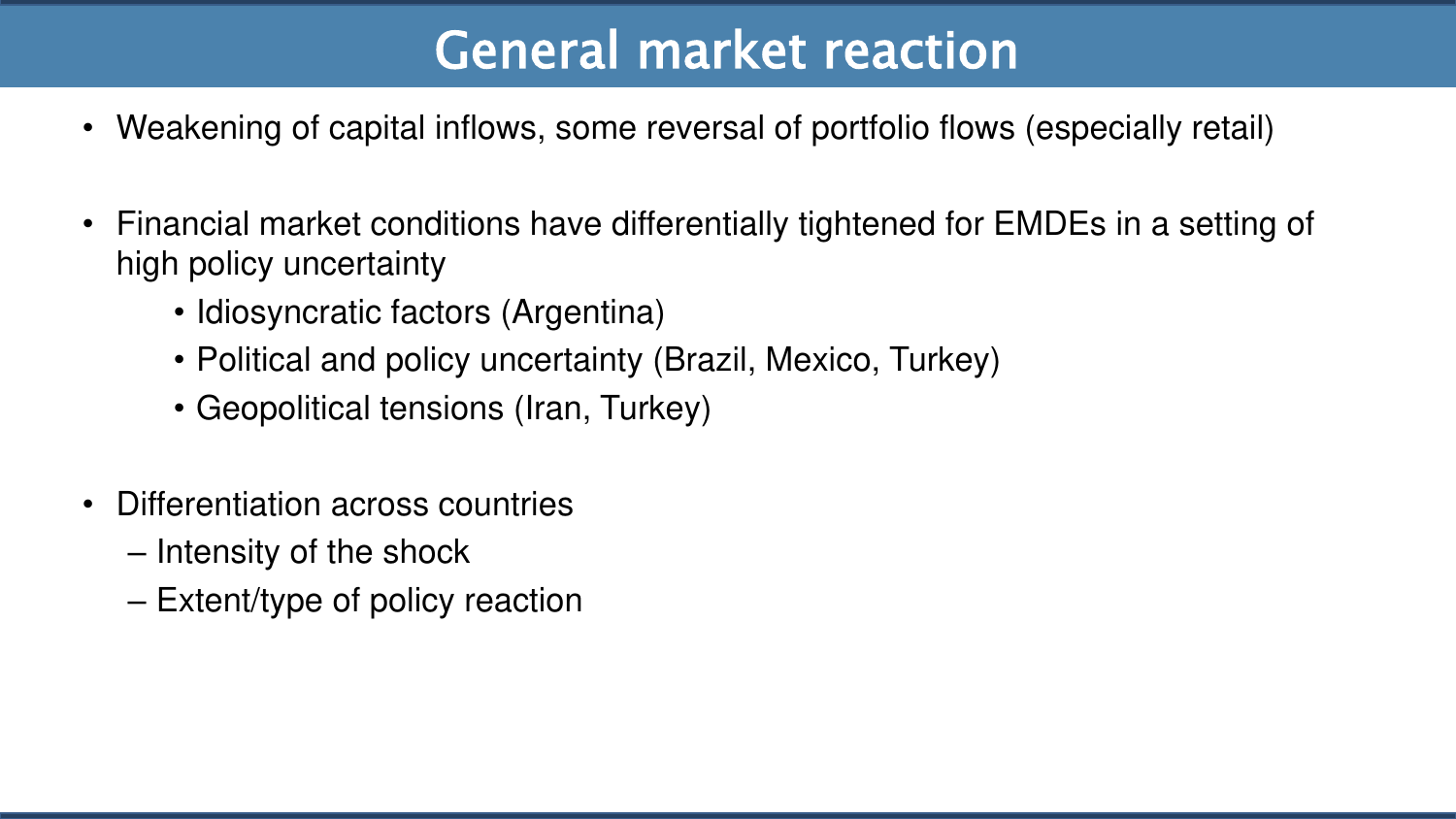





Sources: IMF, *Global Data Source;* and Federal Reserve Bank of St. Louis.





# **Dollar has appreciated against most currencies**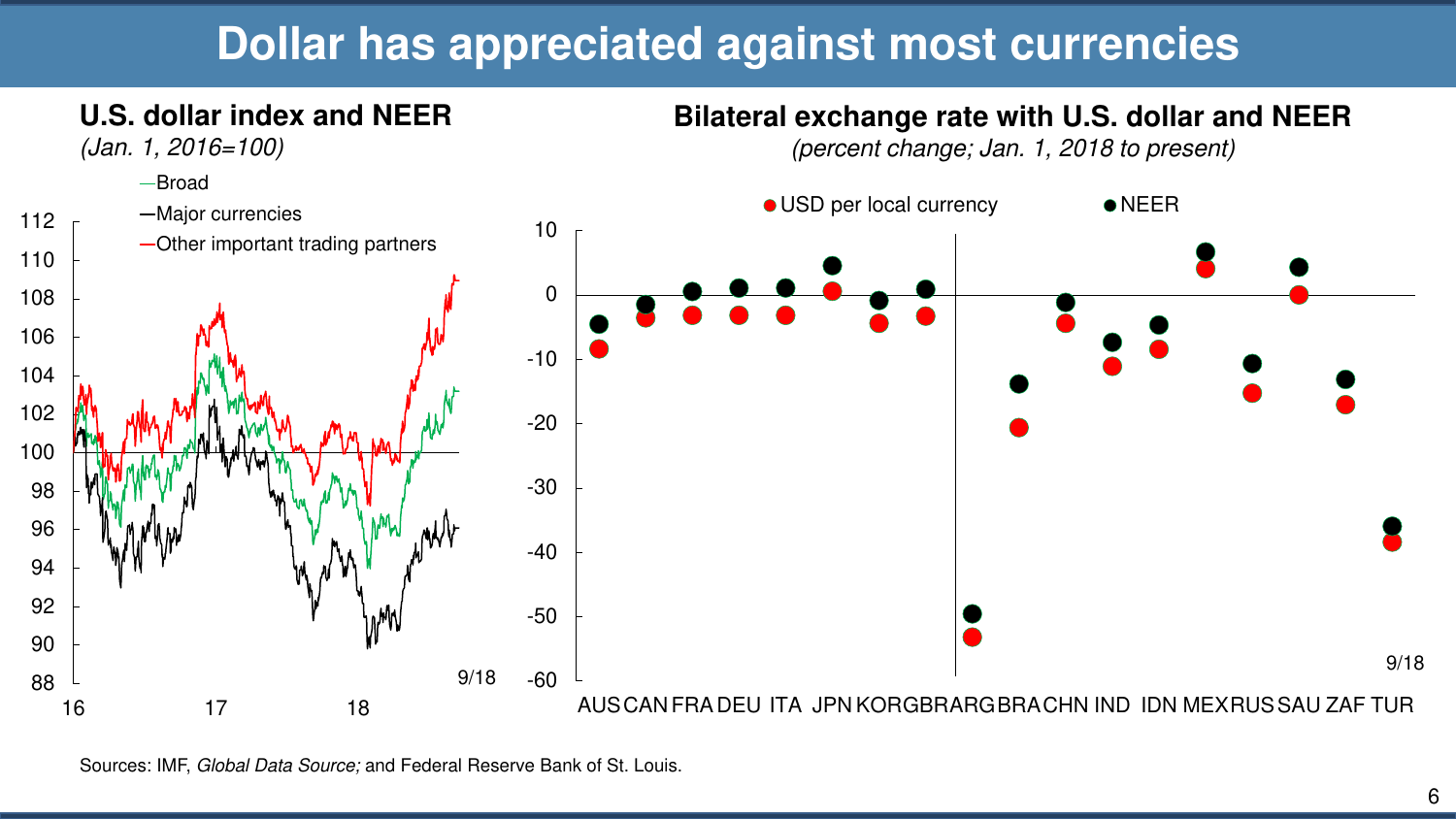### Tightening of financial market conditions and exchange rate depreciation



Real exchange rates and domestic-currency bond yields: Changes, March-September 2018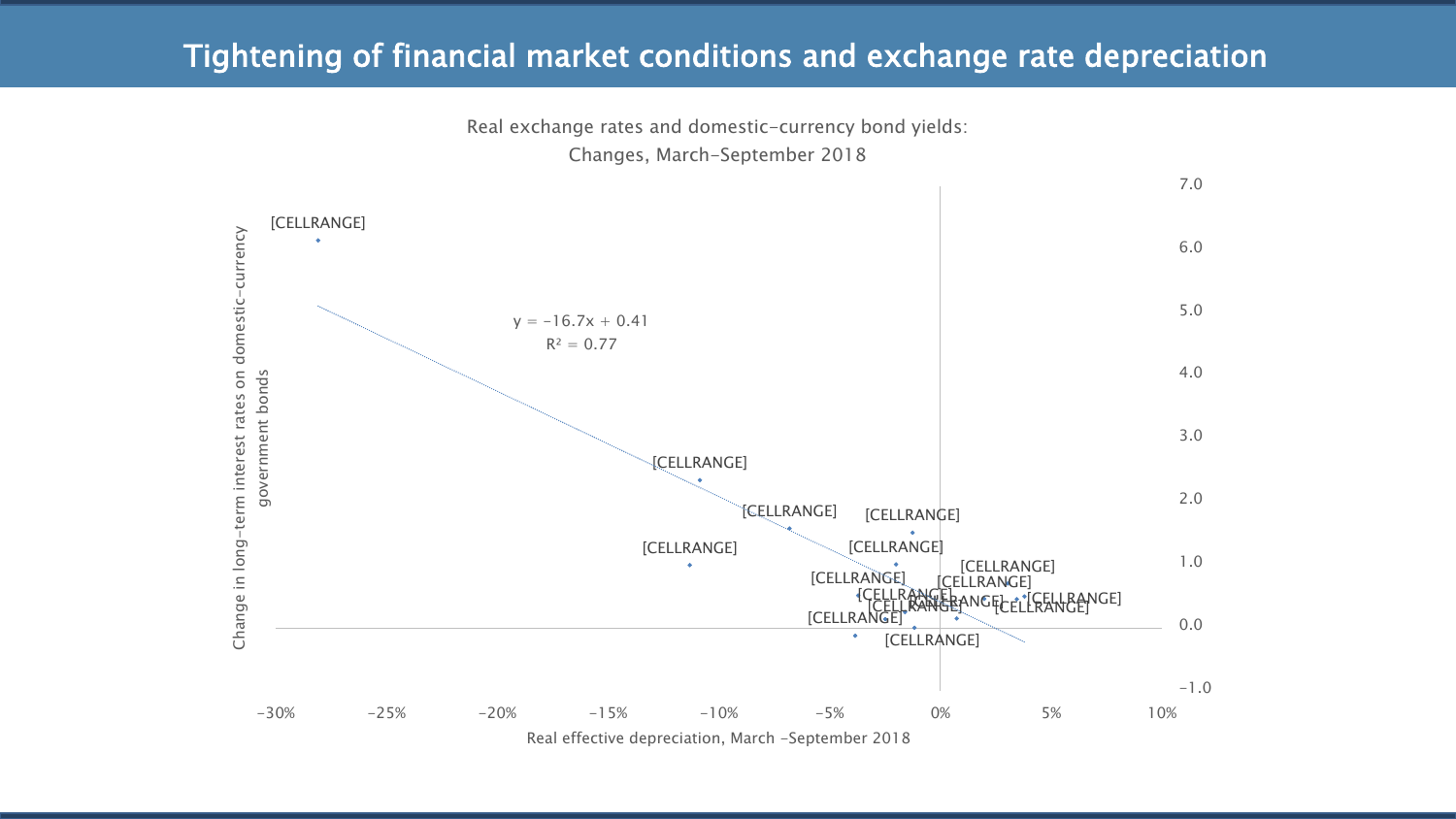

Note: Taper tantrum, Brexit, U.S. Election, Argentina crisis and Turkish crisis dates correspond to May 22, 2013, Jun. 23, 2016, Nov. 8, 2016, May 11, 2018 and Aug. 9, 2018 respectively.

7

## **EM spreads capture evolving vulnerabilities**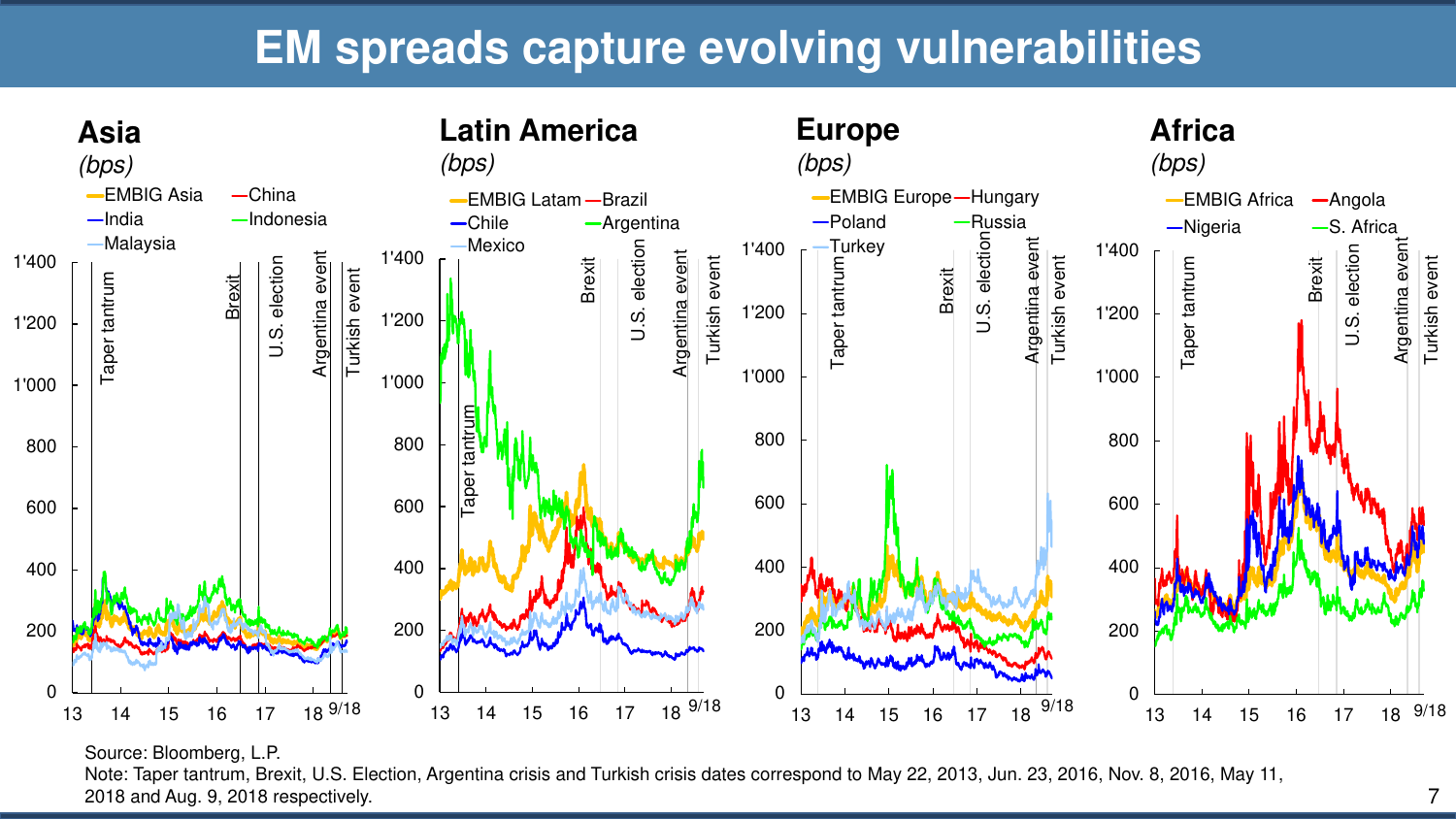## **EM Policy Responses to Market Pressures Have Varied**

**Changes in Actual and Market Implied Policy Rates**  (basis points) 350 1390 1065 300 650 • 3275  $\blacksquare$ ■ Change in market-implied 250 policy rate, 2019E Actual policy rate changes 200 150 100 50 0 -50 -100 100 100 5125 22-21 toia ria art iro riro cia ai residents side time d crite right es ital Finandric is ard via Critica **10 rile** 

#### *EM policy responses have varied, including policy rate hikes…*





**Reserves Operations**  (US\$ bn)

#### *…and FX interventions*

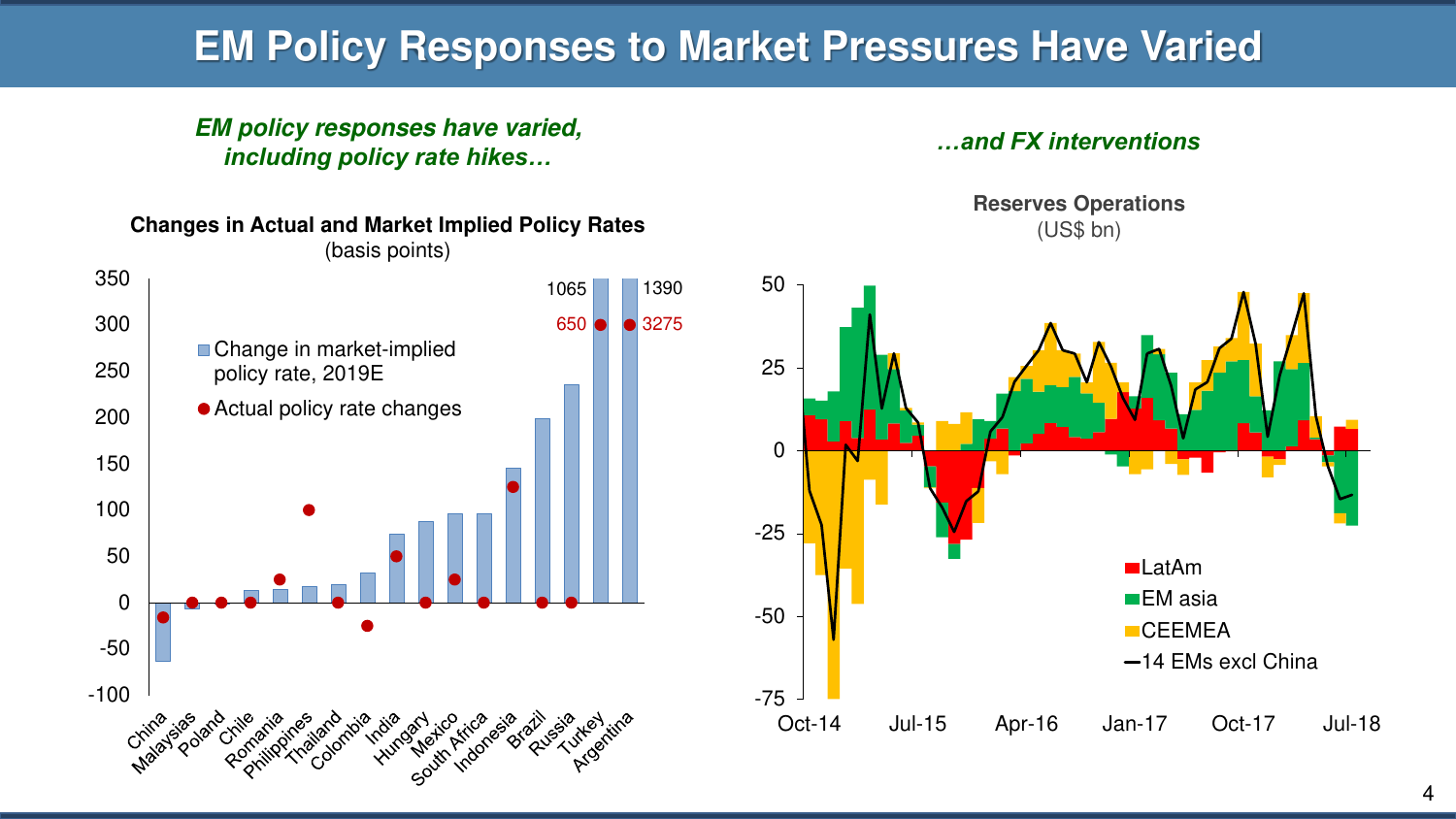# Something from the forthcoming WEO

# • Analytical chapter on inflation in emerging and developing

economies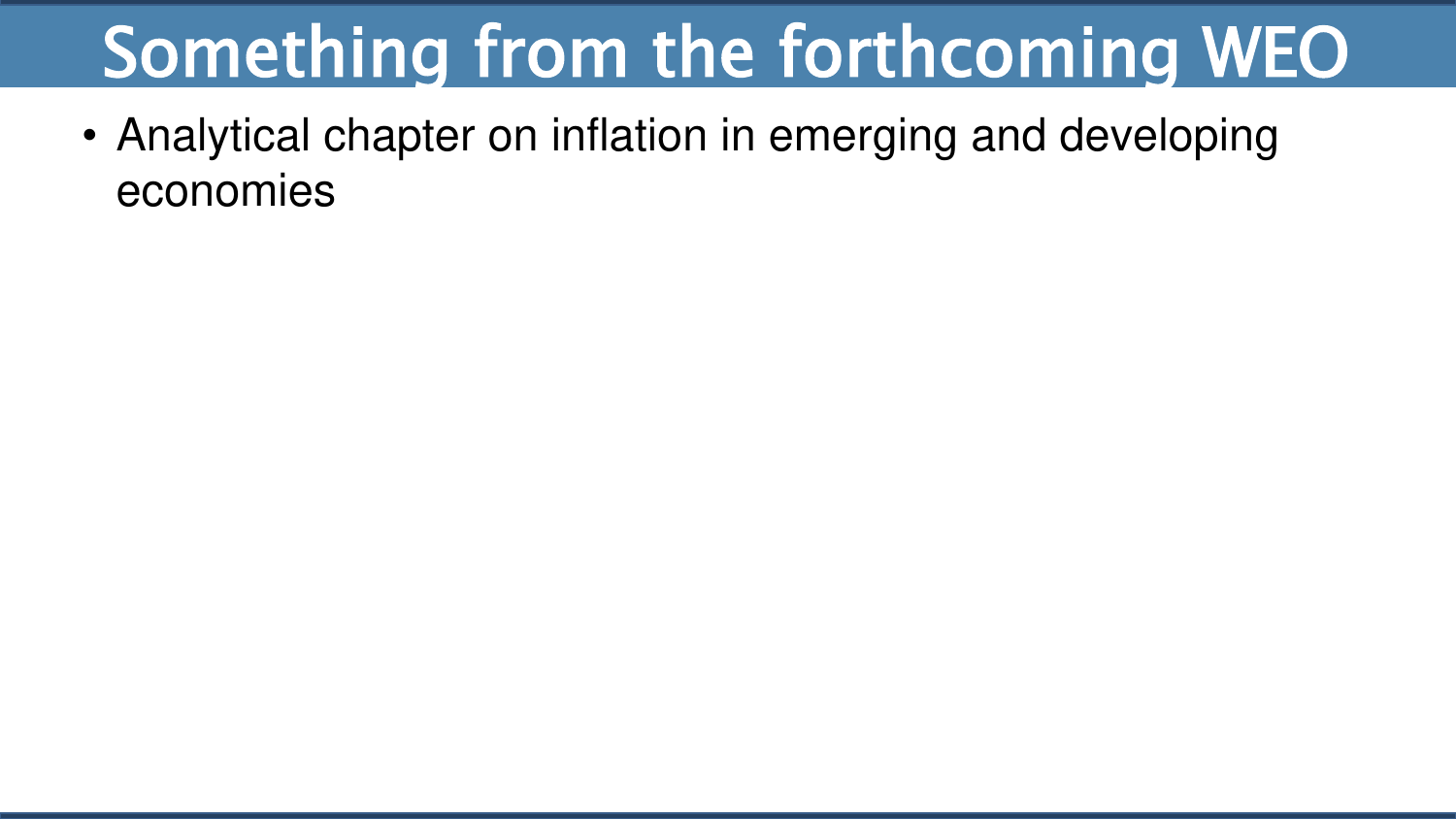# Counter-Cyclicality of Monetary Policy: Empirical Strategy

More anchored => more counter-cyclical monetary policy?

- Focus on adverse external shocks that generate output-inflation trade-off
- 2011-2015 slowdown episode in net capital inflows to EMDEs • Instrument output gap with global risk premium shocks (VIX)

 $R_{i,t} = \alpha_i + \rho R_{i,t-1} + \gamma \pi_{i,t} + \beta \hat{Y}_i$ 

Estimate output gap coefficient of monetary policy reaction function:  $\epsilon_{i,t} + \phi \Delta N E E R_{i,t} + \varepsilon_{i,t}$